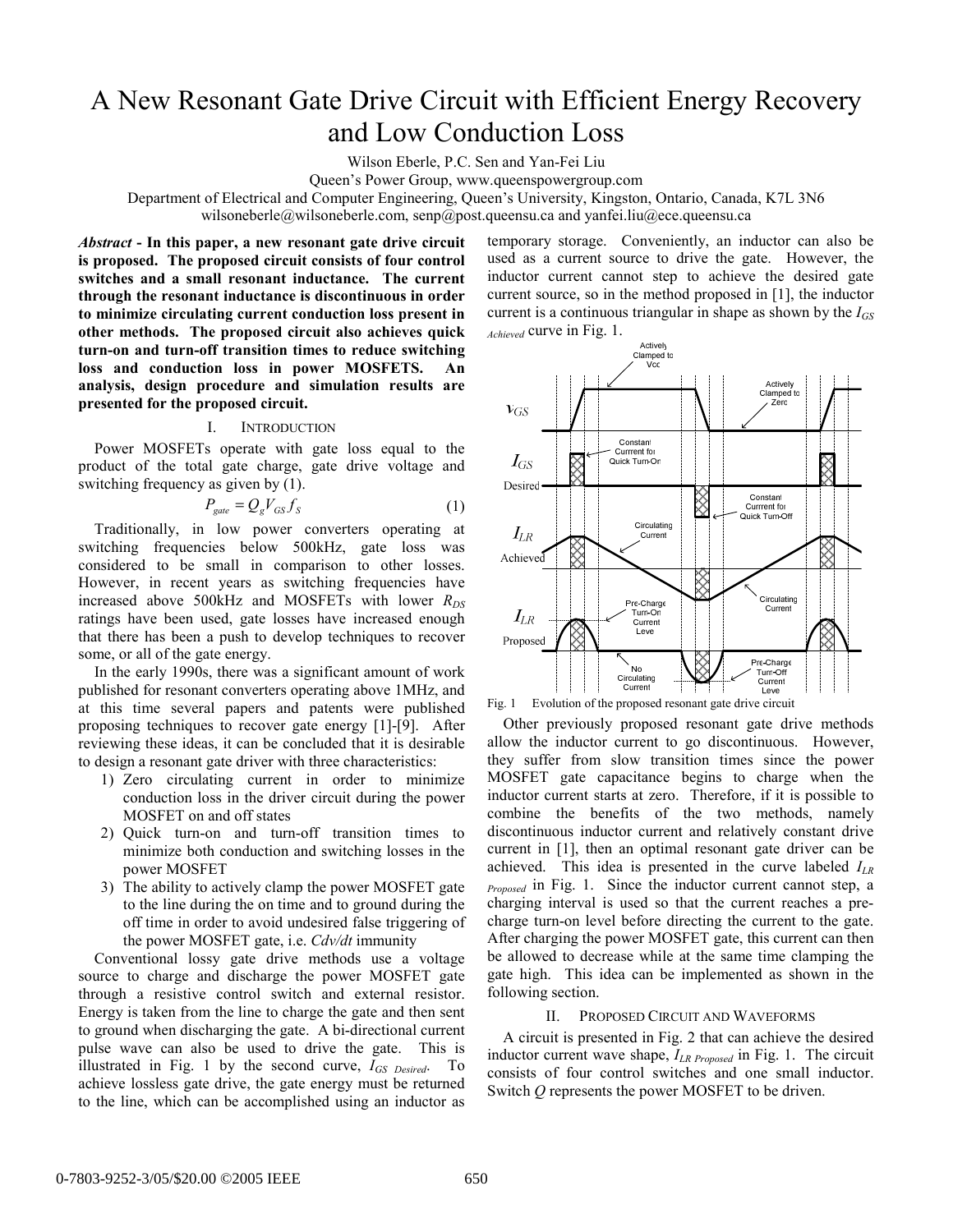

Fig. 2 Proposed resonant gate drive circuit

Fig. 3 can be used to explain the operation of the circuit in order to understand how the gate energy can be saved. The current paths during the four intervals of the turn-on stage are illustrated in Fig. 3 (a). The current paths during the four intervals of the turn-off stage are illustrated in Fig. 3 (b). The gating waveforms of the four control switches, *Q1*-*Q4*, along with the inductor current, gate current, power MOSFET gateto-source voltage and the line current are illustrated in Fig. 3 (c).

The operation of the circuit is explained as follows. Initially it is assumed that the power MOSFET is in the off state before time  $t_0$ . For the control switches, the shaded regions indicate the on-state, so initially only switches  $Q_3$  and *Q4* are on and the gate of *Q* is clamped to zero volts. In all cases, a small deadtime (not shown) is added between the complementary transitions of  $Q_2$  and  $Q_4$  to eliminate shootthrough and allow ZVS, or ZCS.

#### *t0-t1:*

At time  $t_0$ ,  $Q_4$  turns off (with ZCS) and then  $Q_2$  turns on (with ZCS) allowing the inductor current to ramp up. The current path during this interval is  $Q_2$ - $L_R$ - $Q_3$ . Since  $Q^3$  is in the on state, the gate of *Q* is clamped low. The interval ends at time  $t_1$ .

# *t1-t2:*

At time  $t_1$ ,  $Q_3$  turns off (with approximate ZVS due to large shunt power MOSFET gate capacitance), which allows the inductor current to begin to charge the power MOSFET gate. Since the dotted side of the inductor is clamped to the line and the other side is connected to the gate capacitance of *Q*, the inductor current will continue to ramp up, but with a reduced slope as the voltage across the gate capacitance increases. The current path during this interval is  $Q_2 - L_R - C_G$ , where  $C_G$  represents the equivalent gate capacitance of  $Q$ . This interval ends at time  $t_2$ , when  $v_{GS}$  reaches  $V_{CC}$ . If this interval is allowed to continue, the body diode of switch *Q1* will allow the current to freewheel through  $Q_2$ -*L<sub>R</sub>*-*BDQ<sub>1</sub>*.

## *t2-t3:*

At time  $t_2$ ,  $Q_2$  turns off and  $Q_1$  and then  $Q_4$  turn-on (both with ZVS) allowing the inductor current to conduct into the dot through the path  $Q_4$ - $L_R$ - $Q_1$ . Most importantly, it is during this interval when the gate charging energy is returned to the line. This can be observed from the negative portion of the  $I_{VCC}$  curve in Fig. 3. Also, during this interval, the inductor voltage has become reverse biased, so the inductor current quickly ramps down towards zero. During this interval, the gate voltage of  $Q$  remains clamped to the line voltage,  $V_{CC}$ . The interval ends when the inductor current reaches zero at time  $t_3$ .



(c) Fig. 3 Proposed resonant gate drive circuit operation: (a) turn-on intervals, (b) turn-off intervals and (c) waveforms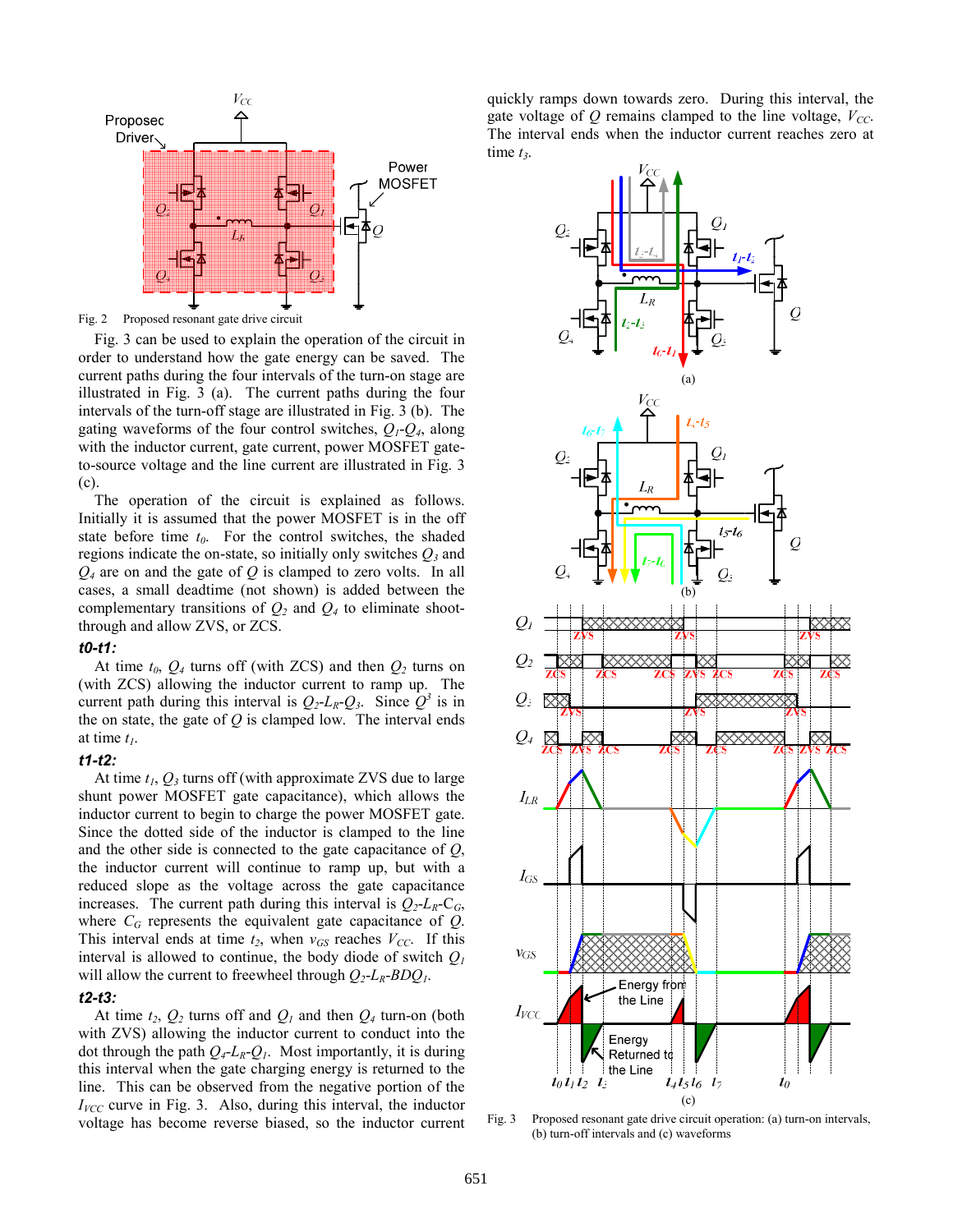### *t3-t4:*

At time  $t_3$ ,  $Q_4$  turns off (with ZCS) and then  $Q_2$  turns on (with ZCS), which allows any residual inductor current to freewheel through  $Q_2$ -*L<sub>R</sub>*- $Q_1$ . During this interval, the gate voltage of  $Q$  remains clamped to  $V_{CC}$ . The interval ends at time *t4* when the pre-charging interval for the turn-off cycle begins as dictated by the PWM signal.

# *t4-t5:*

At time  $t_4$ , the turn-off pre-charging interval begins.  $Q_2$ turns off (with ZCS) and  $Q_4$  turns on (with ZCS). Since  $Q_1$ was previously on, the inductor current begins to ramp negative out of the dot through the path  $Q_1$ - $L_R$ - $Q_4$ . During this interval, the gate voltage of  $Q$  remains clamped to  $V_{CC}$ . The interval ends at time  $t_5$ .

## *t5-t6:*

At time  $t_5$ ,  $Q_1$  turns off (with shunted ZVS from  $Q$ ), which allows the inductor current to begin to discharge the power MOSFET gate. Since the dotted side of the inductor is clamped to ground and the other side is connected to the gate capacitance of *Q*, the inductor current will continue to ramp negative, but with a reduced slope as the voltage across the gate capacitance decreases. The current path during this interval is  $C_G - L_R - Q_4$ , where  $C_G$  represents the equivalent gate capacitance of  $Q$ . This interval ends at time  $t_6$ , when  $v_{GS}$ reaches zero. If this interval is allowed to continue, the body diode of switch *Q3* will allow the current to freewheel through *BDQ3*-*LR*-*Q4*.

## *t6-t7:*

At time  $t_6$ ,  $Q_4$  turns off and  $Q_2$  and  $Q_3$  turn-on (both with ZVS) allowing the inductor current to conduct out of the dot through the path  $Q_3$ -*L<sub>R</sub>*- $Q_2$ . Most importantly, it is during this interval when the gate discharging energy is returned to the line. This can be observed from the negative portion of the  $I_{VCC}$  curve in Fig. 3. Also, during this interval, the inductor voltage has become reverse biased, so the inductor current quickly ramps down positive towards zero. During this interval, the gate voltage of *Q* remains clamped to ground. The interval ends when the inductor current reaches zero at time  $t_7$ .

## *t7-t0:*

At time  $t_7$ ,  $Q_2$  turns off (with ZCS) and  $Q_4$  turns on (with ZCS), which allows any residual inductor current to freewheel through  $Q_3$ - $L_R$ - $Q_4$ . During this interval, the gate voltage of *Q* remains clamped to ground. The interval ends at time  $t_0$  when the pre-charging interval for the turn-on cycle begins and the entire process repeats as dictated by the PWM signal.

It can be observed from the operating intervals that energy is taken from the line during three intervals,  $t_0$ - $t_1$ ,  $t_1$ - $t_2$  and  $t_4$  $t_5$  and energy is returned to the line during two intervals,  $t_2$ - $t_3$ and  $t_6-t_7$ . Qualitatively, if the positive and negative ampsecond area products are equal, then all of the gate energy can be recovered. However, since the real circuit will has losses in the control switches, control switch pre-drivers, inductor and power MOSFET gate resistance, all of the gate energy cannot be recovered, so the positive amp-second area will be greater than the negative amp-second area.

#### III. LOGIC IMPLEMENTATION

The logic required to produce the gating signals for the four control switches, *Q1*-*Q4* is very simple. The logic waveforms used to create the three control signals for  $Q_1 - Q_4$ are illustrated in Fig. 4. The only logic input to the gate drive circuit is a *PWM* signal generated by the converter controller. In order to implement the appropriate pre-charging intervals, gate charging intervals and energy return intervals, delay circuitry is required to delay the *PWM* signal for the appropriate times. The delayed signals are labeled *D1*-*D3*. The required gating signals for  $Q_1$ - $Q_4$  are given after the *PWM* signal using the logic functions labeled *A*-*C*.



Fig. 4 Logic waveforms used to create the control switch gating signals for  $Q_1$ - $Q_4$ 

The logic circuit used to create the three control signals for *Q1*-*Q4* are illustrated in Fig. 5. Tapped delay lines can be used for the delay elements. High speed gates should be used for the logic elements. The pre-drivers consist of BJT totempole pairs.



Fig. 5 Logic circuit used to create the control switch gating signals for  $Q_1$ - $O<sub>4</sub>$ 

#### IV. LOSS ANALYSIS

The sources of loss in the proposed driver include conduction loss in the control switches, inductor and MOSFET gate resistance. In comparison to a conventional gate driver with two control switches, the proposed resonant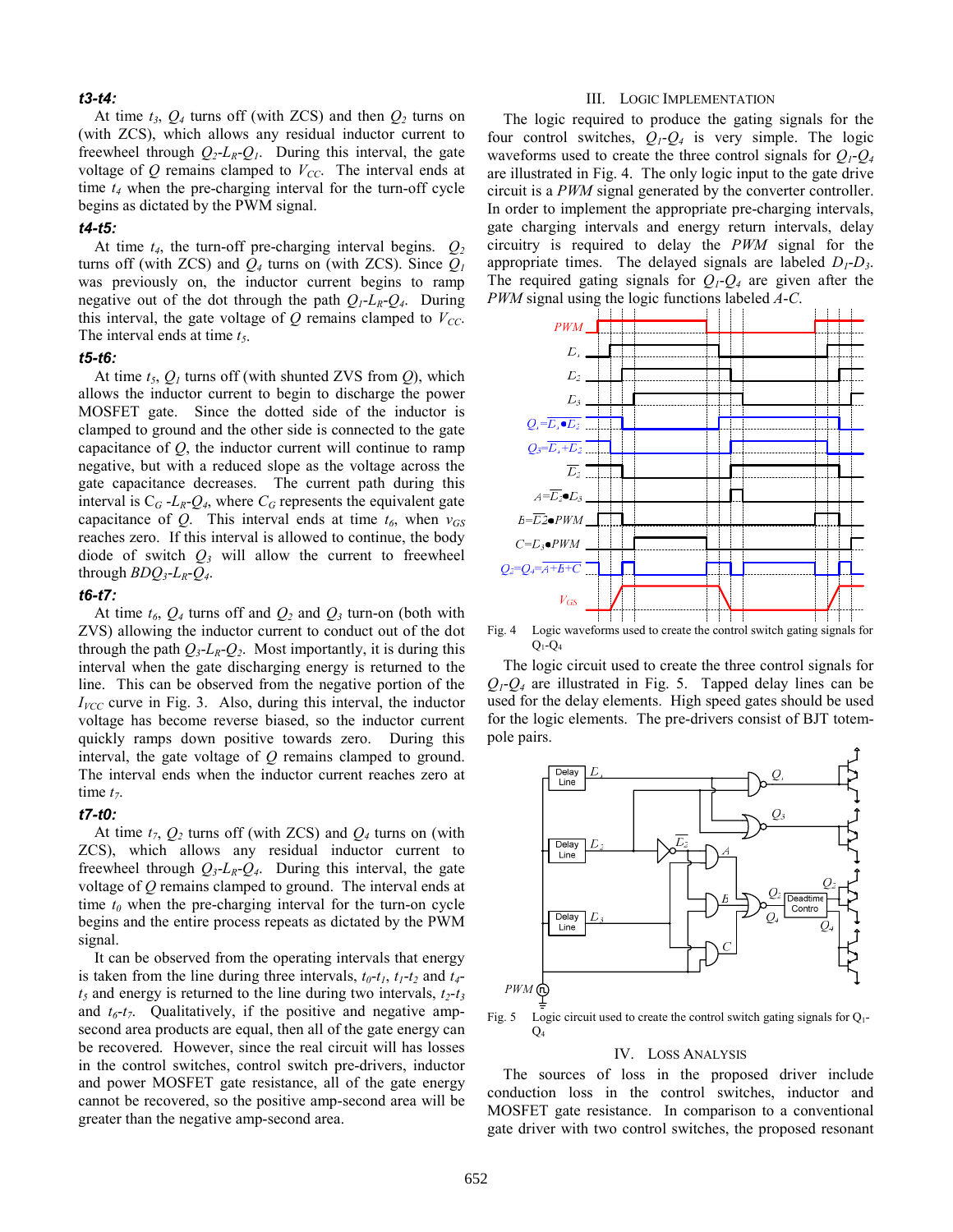gate driver exhibits inductor core loss and additional gate loss in the extra two switches in the left leg,  $Q_2$  and  $Q_4$ , which switch at three times the switching frequency. There is no additional switching loss in the proposed driver. In fact, since the right leg switches turn-on with ZVS, some additional energy is saved in comparison to a conventional driver.

This sub-section will focus on the conduction loss in the control switches. The additional gate loss in  $Q_2$  and  $Q_4$  can be easily calculated using (2), where  $Q_{G2}$  and  $Q_{G4}$  represent the total gate charge in switches  $Q_2$  and  $Q_4$ . Given this additional gate loss at three times the switching frequency, it is noted that switches  $Q_2$  and  $Q_4$  should be chosen to minimize both their conduction loss and additional gate loss, so it is reasonable to assume that they can be selected with lower gate charge and higher on resistances than *Q1* and *Q3*.

$$
P_{GQ2Q4} = 3f_S(Q_{G2} + Q_{G4})V_{CC}
$$
 (2)

 The equivalent circuit for loss analysis of the proposed driver is given in Fig. 6. The power MOSFET being driven is represented by an *RC* network consisting of its parasitic series gate resistance, *RG*, and an equivalent gate capacitance,  $C_G$ , which is easy calculated using (3) and total gate charge data from the device datasheet. During the on state, the control switches can be represented by series resistances *R1*- *R4*. The inductor copper loss can be represented by an equivalent series resistance, *RL*, which can be estimated, or obtained from the inductor datasheet.

$$
C_G = \frac{Q_G}{V_{CC}}\tag{3}
$$

The conduction loss in the proposed resonant gate driver can be determined by analyzing the losses during the three main states of the turn-on interval. This is clear since the turn-off interval is symmetrical with respect to the turn-on interval, so the turn-on losses can be doubled.



Fig. 6 Proposed resonant gate driver equivalent circuit

The detailed inductor current waveform and power MOSFET gate voltage waveform are shown for the turn-on interval in Fig. 7. The actual inductor current waveform will follow the shape given by the solid line with a non-linear transition during the turn-on of the gate voltage. Using a piecewise linear approximation to simplify the analysis, the inductor current waveform can be approximated using the dotted portion during ton, so that the entire interval is given by the shaded region. The power MOSFET gate voltage will follow the solid line during turn-on, but can be approximated by the dotted line if it is assumed that the gate is driven by a

constant current source of value *Iavg* during *ton*.



Fig. 7 Detailed inductor current waveform and power MOSFET gate voltage during the turn-on interval

In Fig. 7, the inductor current pre-charge interval is labeled  $t_a$  and it occurs from time  $t_0$  to  $t_1$ . The actual turn-on interval is labeled  $t_b$ , which is also  $t_{on}$ , and it occurs from time  $t_l$  to  $t_2$ . The ramp down interval is labeled  $t_c$  and it occurs from  $t_2$  to *t3*.

It is useful to derive a few relationships before explaining the three intervals in greater detail. The first requirement is to determine, or set the turn-on time, *ton*, of the power MOSFET. This is usually dictated by the application. Once *ton* is set, using the piecewise linear approximation during the  $t_b$  interval, the average inductor current is derived using  $(4)$ , which is simplified to  $(5)$  in order to determine  $I_{avg}$ .

$$
Q_G = I_{avg}t_{on} = C_G V_{CC}
$$
 (4)

$$
I_{\text{avg}} = \frac{C_G V_{CC}}{t_{\text{on}}} \tag{5}
$$

In order to simplify the analysis, it is useful to define the transition time *ton* as a fraction of the switching period, or equivalently as a multiple of the switching frequency. Using *F* to denoted the selected fraction of the switching period, *ton* can be expressed using (6).

$$
t_{on} = \frac{F}{f_s} \tag{6}
$$

The final useful relationship is to express the ripple portion of the inductor current during *ton*. The actual equivalent circuit is complex, but since the power MOSFET gate capacitor voltage increases from zero to  $V_{CC}$  during  $t_{on}$ , then the average capacitor voltage during the interval is  $V_{CC}/2$ . Using this approximation along with (6), the ripple current component,  $\Delta i_{LR}$ , can is approximated using (7).

$$
\Delta i_{LR} = \frac{V_{CC}}{2} \frac{F}{f_s} \frac{1}{L_R} \tag{7}
$$

The analysis of the three intervals is explained as follows. *ta:* 

The equivalent circuit during  $t_a$  is given in Fig. 8. During this interval switches  $Q_2$  and  $Q_3$  are on, so the circuit is a series *RL* circuit consisting of *R2*, *RL*, *R3* and *LR*, where the resistances  $R_2$ ,  $R_L$  and  $R_3$  have been lumped together as  $R_a$ . Since the inductor value ultimately determines the duration of the three turn-on transition time intervals and the ripple current,  $\Delta i_{LR}$ , it is useful to express the power consumption, *Pa*, as a function of the inductor value. It can be shown that *ta*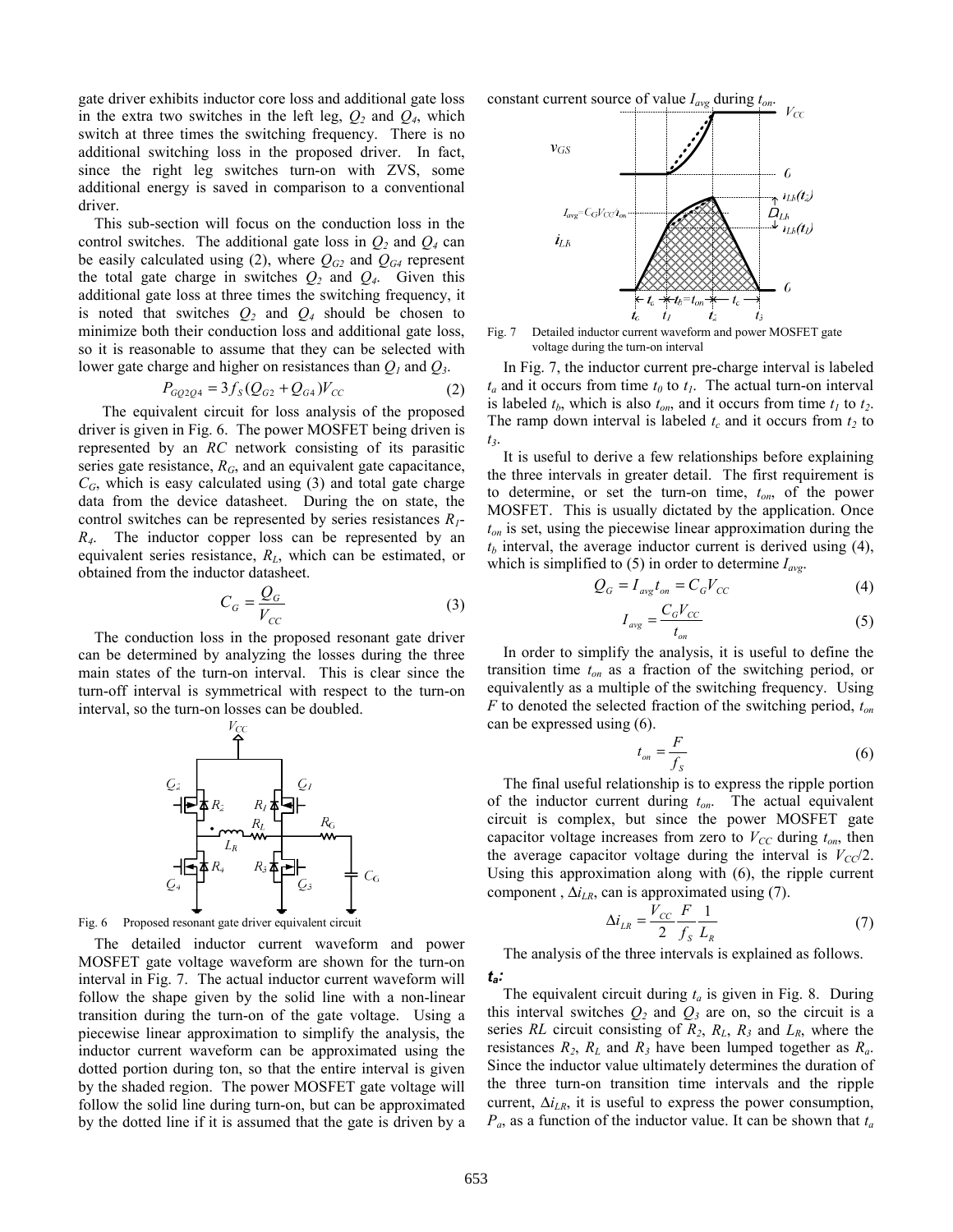can be expressed by  $(8)$  and  $P_a$ , can be expressed using  $(9)$ .

$$
t_a = \frac{L_R}{V_{CC}} \left[ \frac{Q_G f_S}{F} - \frac{V_{CC}}{4} \frac{F}{f_S} \frac{1}{L_R} \right]
$$
 (8)

$$
P_a = \frac{f_s}{3} R_a \frac{L_R}{V_{CC}} \left[ \frac{Q_G f_s}{F} - \frac{V_{CC}}{4} \frac{F}{f_s} \frac{1}{L_R} \right]^3 \tag{9}
$$

$$
\begin{array}{c}\n\begin{array}{ccc}\nL_R & R_c \\
\hline\n\end{array}\n\end{array}
$$

Fig. 8 Equivalent circuit during the pre-charge interval *t*a *tb:* 

The equivalent circuit during  $t_b$  is given in Fig. 9. During this interval only switch  $Q_2$  is on, so the circuit is a series *RLC* circuit consisting of  $R_2$ ,  $R_L$ ,  $R_G$ ,  $L_R$  and  $C_G$ , where the resistances  $R_2$ ,  $R_L$  and  $R_G$  have been lumped together as  $R_b$ . It can be shown that the power consumption,  $P<sub>b</sub>$ , during the interval is given by (10).

$$
\begin{bmatrix}\nV_{CC} \\
\cdot & L_R & R_b \\
\cdot & \cdot & \cdot \\
\hline\n\vdots & \cdot & \cdot \\
\hline\n\vdots & \cdot & \cdot \\
\hline\n\vdots & \cdot & \cdot\n\end{bmatrix} \quad \text{VGS}
$$

Fig. 9 Equivalent circuit during the turn-on transition interval *t*b

$$
P_b = FR_b \left[ \left( \frac{f_s Q_G}{F} \right)^2 + \frac{1}{12} \left( \frac{V_{CC} F}{2 f_s L_R} \right)^2 \right]
$$
 (10)

*tc:* 

The equivalent circuit during  $t_c$  is given in Fig. 10. During this interval switches  $Q_4$  and  $Q_1$  are on, so the circuit is a series *RL* circuit consisting of  $R_4$ ,  $R_L$ ,  $R_l$  and  $L_R$ , where the resistances  $R_4$ ,  $R_L$  and  $R_I$  have been lumped together as  $R_c$ . The power consumption during the interval is given by (11).

Fig. 10 Equivalent circuit during the ramp down interval tc

$$
P_c = \frac{f_S}{3} R_c \frac{L_R}{V_{CC}} \left[ \frac{Q_G f_S}{F} + \frac{V_{CC}}{4} \frac{F}{f_S} \frac{1}{L_R} \right]^3
$$
 (11)

The time interval  $t_c$  can be expressed as  $(12)$ .

$$
t_c = \frac{L_R}{V_{CC}} \left[ \frac{Q_G f_S}{F} - \frac{V_{CC}}{4} \frac{F}{f_S} \frac{1}{L_R} \right]
$$
 (12)

The total conduction loss in the proposed resonant gate drive circuit is two times (turn-on and turn-off) the sum of  $P_a$ plus  $P_b$  plus  $P_c$  as given by (13).

$$
P_{cont} = \left(\frac{f_S}{3} R \frac{I_R}{V_{cQ}} \left[\frac{Qf_S}{F} - \frac{V_{CC}F}{4} \frac{1}{f_S I_R}\right] + F_R \left[\left(\frac{f_s Q}{F}\right)^2 + \frac{1}{12} \left(\frac{V_C F}{2f_R}\right)^2\right] + \frac{f_S}{3} R \frac{I_R}{V_{cQ}} \left[\frac{Qf_S}{F} + \frac{V_{CC}F}{4} \frac{1}{f_S I_R}\right]^3\right)
$$
\n(13)

#### V. DESIGN PROCEDURE

The first step in the design procedure is control switch selection. The control switches should be selected in order to minimize conduction loss, while at the same time minimizing gate loss. The left leg switches, *Q2* and *Q4* should be selected with lower gate charge than the right leg switches, *Q1* and *Q3*.

The goal of the design procedure is to minimize the conduction loss in the proposed circuit, which is accomplished through proper selection of the inductor. If the inductor is too small, the *L/R* time constant will not be large enough and the inductor energy storage will not be sufficient. Furthermore, the peak current during  $t_{on}$  will be too large. On the other hand, if the inductor is too large, there is excess conduction loss during the on and off times of the power MOSFET. Mathematically, this behaviour can be observed (13), which is a function of  $(1/L_R)^2 + L_R$ , which as a function of *LR*, contains a minimum value. The minimum value can be easily found by differentiating  $(13)$  with respect to  $L_R$ , setting the result equal to zero and then solving for the real and positive value of  $L_R$ . This value of inductance is given by (14), which can easily be evaluated using a mathematical software package for the given operating condition and control switches.

$$
L_{R} = \frac{V_{CC}}{Q_{\sigma}} \left(\frac{F}{2f_{\sigma}}\right)^{2} \left\{ \frac{\left(R_{a} + R_{c}\right)^{2/3} + \left(4R_{b} + R_{c} - R_{a} + 2\sqrt{-R_{c}R_{a} + 4R_{b}^{2} + 2R_{b}R_{c} - 2R_{b}R_{a}}\right)^{2/3}}{\left(R_{a} + R_{c}\right)^{1/3} \left(4R_{b} + R_{c} - R_{a} + 2\sqrt{-R_{c}R_{a} + 4R_{b}^{2} + 2R_{b}R_{c} - 2R_{b}R_{a}}\right)^{1/3}} \right\} (14)
$$

After calculating the optimal inductor value, the delay times  $t_a$ ,  $t_b$  and  $t_c$  should be calculated using (8),  $t_{on}$  and (12) in order to determine the required delay times for the control logic.

### VI. DESIGN EXAMPLE

A switching power converter is designed to operate at 1.5MHz to deliver power to a 35A load at 1V. Two pairs of synchronous rectifier (SR) power MOSFETs are used in the rectifier stage. The peak reverse voltage on the SRs is 4V and their gates are driven by a 5V source. The power MOSFET, *Q*, and control switches, *Q1*-*Q4*, were selected and their relevant parameters are given in Table 1. The turn-on transition time was selected to be 10% of the switching period, corresponding to *F*=0.1.

| Label | $#$ Req<br>Per<br><b>Driver</b> | Part#          | $R_{DS}(a)$<br>$V_{GS}$ =4.5V<br>$ \Omega $ | $Q_G(a)$<br>$V_{DS}$ =4V<br>$\left[ nC\right]$ | $Q_G(a)$<br>$V_{DS}=5V$<br>$\left[ nC\right]$ | $R_G$<br> W            |
|-------|---------------------------------|----------------|---------------------------------------------|------------------------------------------------|-----------------------------------------------|------------------------|
| Q     | 2                               | <b>IRF6691</b> | <b>NA</b>                                   | $2(40)=80$<br>$(Q_G)$                          | NA                                            | $0.6/2=0.3$<br>$(R_G)$ |
| $Q_I$ |                                 | <b>FDN342P</b> | 0.062(R <sub>1</sub> )                      | NA.                                            | 3.15                                          | NA                     |
| $Q_2$ |                                 | Si3585DV       | $0.160(R_2)$                                | NA                                             | 1.35<br>$(Q_{G2})$                            | NA                     |
| $Q_4$ |                                 |                | $0.100(R_4)$                                |                                                | 1.05<br>$(Q_{G4})$                            |                        |
|       |                                 | <b>FDN335N</b> | $0.055(R_3)$                                | <b>NA</b>                                      | 1.75                                          | NA                     |

Table 1 Switch parameters for the resonant gate driver

Using the parameters in the tables along with (14), the optimal inductance value is  $L_R$ =170nH. The required transition times were calculated to be  $t_a = 24$ ns using (8),  $t_b$ =ton=67ns using (6) and  $t_c$ =58ns using (12), corresponding to required delay times of  $t_1=24$ ns  $(t_a)$ ,  $t_2=90$ ns  $(t_a+t_b)$  and  $t_3$ =149ns  $(t_a+t_b+t_c)$  for the PWM signal. Circuit parameters used to calculate the optimal inductance value and conduction loss are summarized in Table 2.